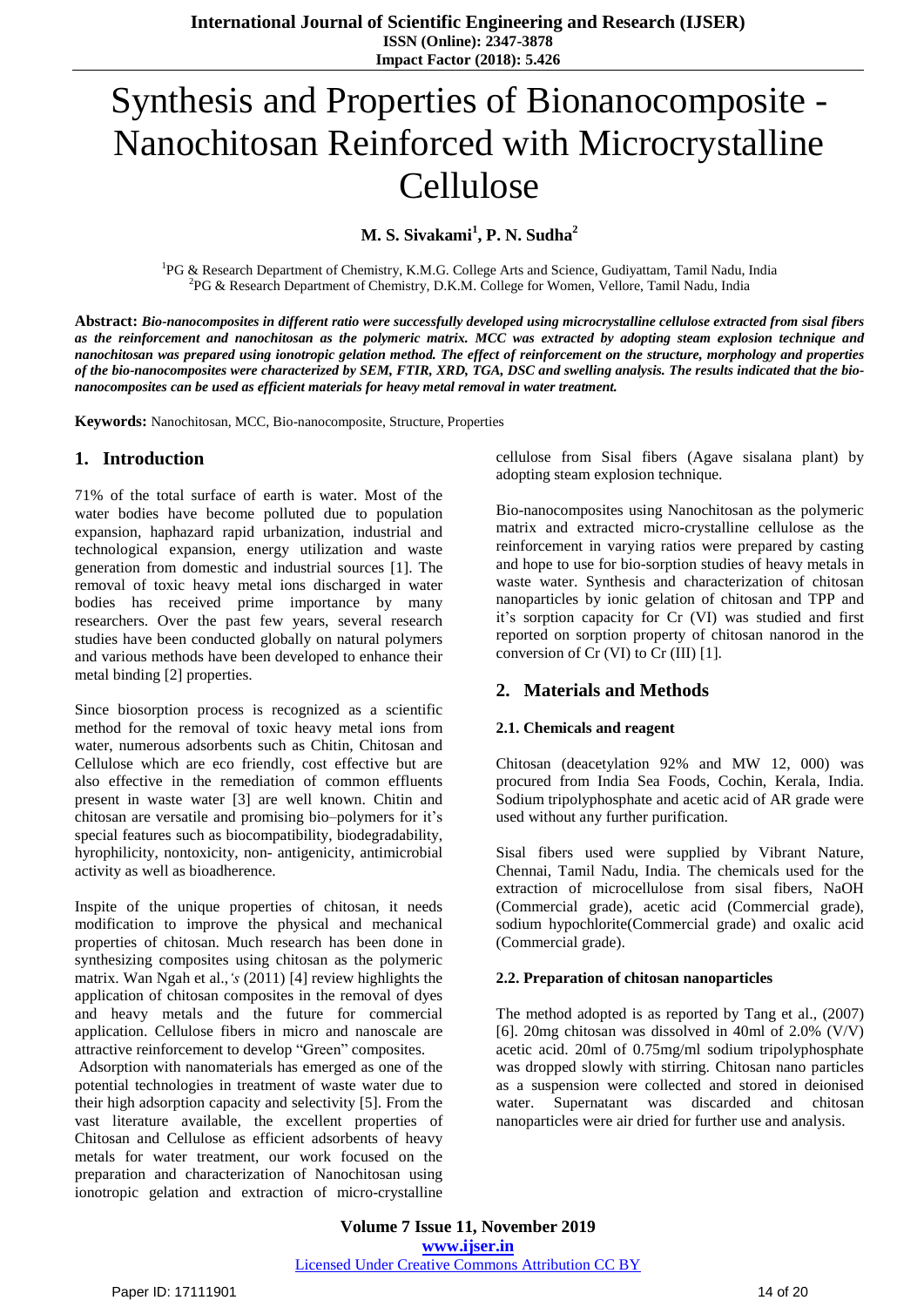#### **2.3. Extraction of microcrystalline cellulose from sisal fibers**

The isolation of microcrystalline cellulose from sisal fibers was obtained by steam explosion method as adopted by Cherian et al., (2008) [7]. This process is the removal of other components such as lignin, hemicellulose and pectin and was achieved by the treatment of alkaline solution followed by bleaching.

## **2.4. Preparation of microcrystalline cellulose – nanochitosan bionanocomposite**

The prepared nanochitosan and the extracted microcrystalline cellulose from sisal fibers were mixed in varying ratios of 1:2, 1:3, 2:1, 3:1 and 4:1 by stirring for 20minutes and casting in polystyrene plates. The dried bionanocomposite was used for further analysis.

#### **2.5. Characterization of bionanocomposite**

## **2.5.1. Swelling Index**

The swelling behaviour of the bionanocomposites was investigated by immersing the samples in deionised water at room temperature. The wet weights of swollen samples were measured after blotting with a filter paper to remove surface water, followed by immediate weighing. This process was repeated at the time intervals of 1hour, 2hours, 3hours, 4hours, 5hours and 24hours respectively and the results are discussed.

## **2.5.2. Fourier Transform Infrared Spectroscopy (FTIR) analysis**

FTIR analysis of dried bionanocomposite prepared in different ratio were carried out in the range between 4000-

# **3. Results and Discussion**

## **3.1. General discussion**

**Plate 1:** Bionanocomposites in the ratio (a) NC/MCC (1:2), (b) NC/MCC (1:3), (c) NC/MCC (2:1), (d) NC/MCC (3:1) and (e) NC/MCC (4:1)

Several studies show that both chitosan and cellulose are found to exhibit excellent sorption potential for multivalent metal ions. Chitosan, partially deacetylated product of chitin is  $\beta - (1, 4) - D - N -$  acetyl glucosamine and  $\beta$  - (1, 4) – D – glucosamine. Chitosan has three types of reactive functional groups, an amino group as well as both primary and secondary hydroxyl groups at the C–2, C-3, and C–6 position respectively which allows modification feasible. Nanochitosan/ microcrystalline cellulose bionanocomposites of various ratios (1:2), (1:3),

375 cm<sup>-1</sup> using Thermo Nicolet AVATAR 300 FTIR spectrometer using KBr pellet method.

# **2.5.3. X-ray Diffraction (XRD) Spectra**

X-ray diffraction profiles of all the samples were recorded by Bruker, Germany, powder X-ray diffractometer, model D8 Advance, source 2.2 kW Cu anode, Ceramic X-ray tube. The relative intensities were recorded within the range of  $10^{\circ}$  -  $90^{\circ}$  (2 $\theta$ ) at a scanning rate of  $5^{\circ}$  min<sup>-1</sup>.

## **2.5.4. Thermogravimetric (TGA) and Differential thermogravimetric (DTG) analyses**

Thermogravimetric (TG) analysis and differential thermogravimetry of the samples were carried out on a SDT Q600 V8.0 Build 95 instrument at a heating rate of 10°C per minute in nitrogen atmosphere. The weight losses at different stages were analyzed.

## **2.5.5. Differential Scanning Calorimetry (DSC) analysis**

DSC curves of all the samples were obtained using a NETZSCH DSC 200PC in a Al pan, pierced lid in the  $N_2$ atmosphere at a heating rate of 10°C/min. The results were recorded and analyzed.

# **2.5.6. Scanning electron microscopy (SEM)**

For SEM analysis, all the samples were cut into pieces of various sizes and wiped with a thin gold – palladium layer by a sputter coater unit (VG – microtech, UCK field, UK) and the cross section topography was analyzed with a Cambridge stereoscan 440 scanning electron microscope (SEM, Leica, Cambridge, UK).

 $(2:1)$ ,  $(3:1)$  and  $(4:1)$  were prepared. The characterizations of the bionanocomposites were studied by the swelling index, FTIR, XRD, TGA, DSC and SEM analyzes.

# **3.2. Swelling index**

From **Table- 1 and Figure-1** shows a gradual increase in weight upto five hours in the bionanocomposites NC/MCC (1:2) and (1:3) with increase in the cellulose content where as the bionanocomposites  $(2:1)$ ,  $(3:1)$  and  $(4:1)$ , there is

**Volume 7 Issue 11, November 2019 www.ijser.in** Licensed Under Creative Commons Attribution CC BY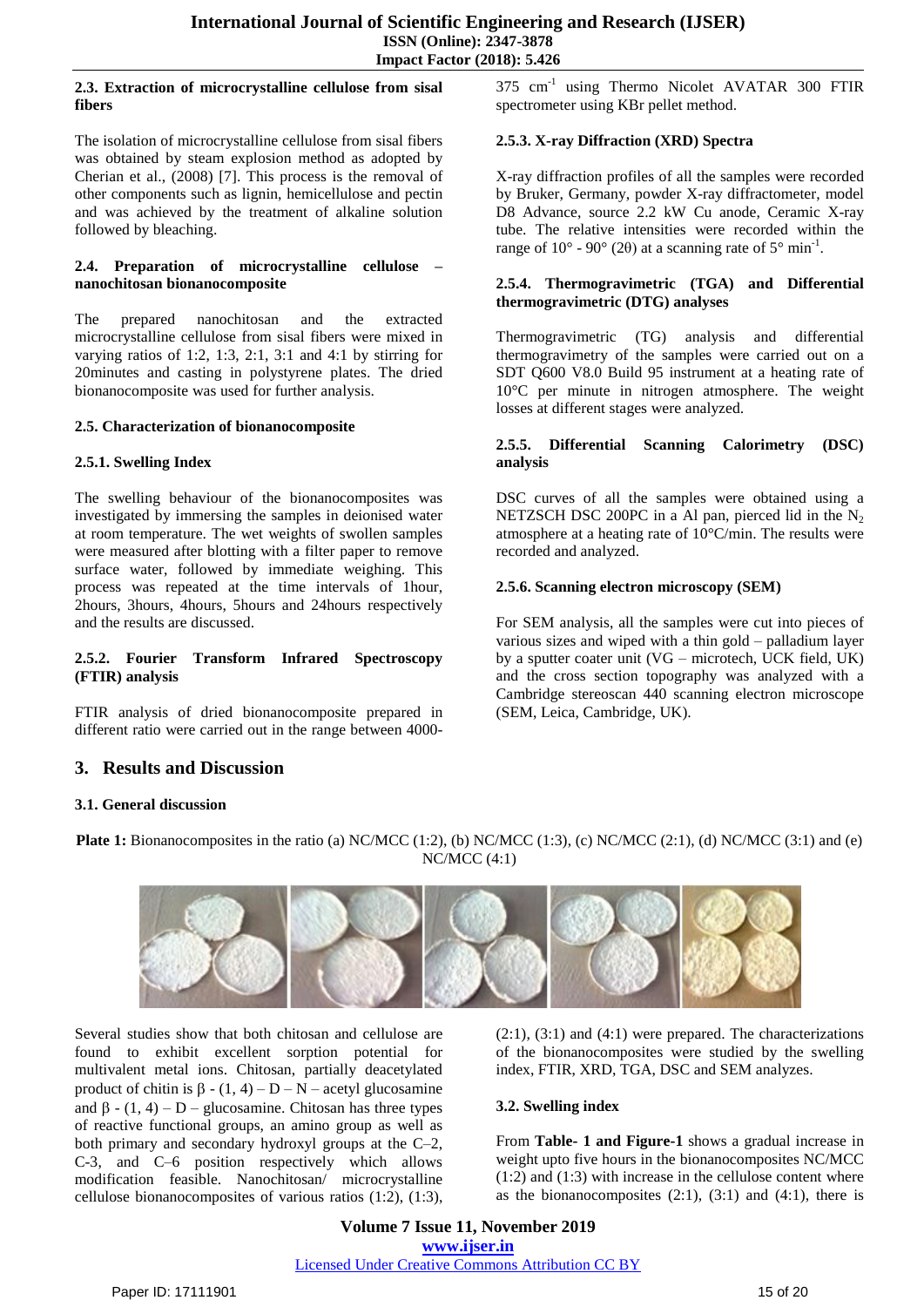very slow increase in weight with increase in the nanochitosan content. For the bionanocomposites NC/MCC (1:2) and NC/MCC (1:3) the gradual increase in the water sorption capacity is due to the increase in cellulose content. Since in pure cellulose, each unit has three free – OH groups, the water absorption rate increases

with cellulose content [8]. Considering the water sorption capacity of the bionanocomposites NC/MCC (2:1), NC/MCC (3:1) and NC/MCC (4:1) there is no sharp raise in the water sorption capacity as the content of nanochitosan increases which is amorphous and hydrophobic in nature.





| <b>Samples</b> | % water sorption |       |       |       |       |          |
|----------------|------------------|-------|-------|-------|-------|----------|
|                | 1 hr             | 2 hrs | 3 hrs | 4 hrs | 5 hrs | $24$ hrs |
| $NC/MCC$ 1:2   | 272              | 286   | 295   | 302   | 307   | 308      |
| NC/MCC 1:3     | 282              | 295   | 300   | 305   | 312   | 312      |
| $NC/MCC$ 2:1   | 259              | 264   | 266   | 267   | 268   | 268      |
| $NC/MCC$ 3:1   | 147              | 154   | 158   | 159   | 160   | 160      |
| $NC/MCC$ 4:1   | 88               | 94    | 119   | 122   |       | 131      |

## **3.3. FTIR spectroscopy analysis**

The FTIR spectra of the bionanocomposites in the different ratio are shown in **Table2 and Figures- 2 a- 2e**

| 1491¢ 2.1 111\<br>$\sigma$ because of $\sigma$ $\sim$ $\sigma$ $\sim$ $\sigma$ $\sim$ $\sigma$ $\sim$ $\sigma$ $\sim$ $\sigma$ $\sim$ $\sigma$ $\sim$ |                              |         |         |         |                                                         |
|-------------------------------------------------------------------------------------------------------------------------------------------------------|------------------------------|---------|---------|---------|---------------------------------------------------------|
|                                                                                                                                                       | Wave number cm <sup>-1</sup> |         |         |         |                                                         |
| NC/MCC                                                                                                                                                | NC/MCC                       | NC/MCC  | NC/MCC  | NC/MCC  | <b>Responsible group</b>                                |
| (1:2)                                                                                                                                                 | (1:3)                        | (2:1)   | (3:1)   | (4:1)   |                                                         |
| 3412.23                                                                                                                                               | 3417.23                      | 3427.61 | 3427.31 | 3428.17 | N-H stretching and O-H stretching of H- bonded OH group |
| 2911.03                                                                                                                                               | 2920.32                      | 2917.50 | 2922.73 | 2919.89 | aliphatic saturated C-H stretching                      |
| 1634.78                                                                                                                                               | 1633.65                      | 1634.16 | 1633.77 | 1633.87 | Carbonyl stretching (amide I)                           |
| 1430.57                                                                                                                                               | 1431.22                      | 1430.00 | 1431.72 | 1431.84 | $-CH2$ scissoring                                       |
| 1379.13                                                                                                                                               | 1378.66                      | 1380.33 | 1380.94 | 1380.48 | $-CH3$ symmetrical scissoring of amide group            |
| 1324.01                                                                                                                                               | 1324.93                      | 1324.60 | 1324.30 | 1323.33 | N-H bending (amide III)                                 |
| 1266.8                                                                                                                                                | 1266.4                       | 1268.40 | 1268.00 | 1268.20 | $P=O$ stretching                                        |
| 1163.35                                                                                                                                               | 1163.29                      | 1162.57 | 1162.69 | 1162.71 | C-O-C bridge anti symmetric stretching                  |
| 1112.89.                                                                                                                                              | 1113.27,                     | 1059.56 | 1058.67 | 1059.33 | C-O stretching vibrations of polysaccharide structure   |
| 1059.07                                                                                                                                               | 1057.85                      |         |         |         |                                                         |

**Table 2:** FTIR – Spectral details of NC/MCC bionanocomposites



Figures – **2 a- 2e** FTIR spectral details of bionanocomposite(a) NC/MCC (1:2), (b)NC/MCC (1:3), (c)NC/MCC (2:1), (d)NC/MCC  $(3:1)$  and (e) NC/MCC  $(4:1)$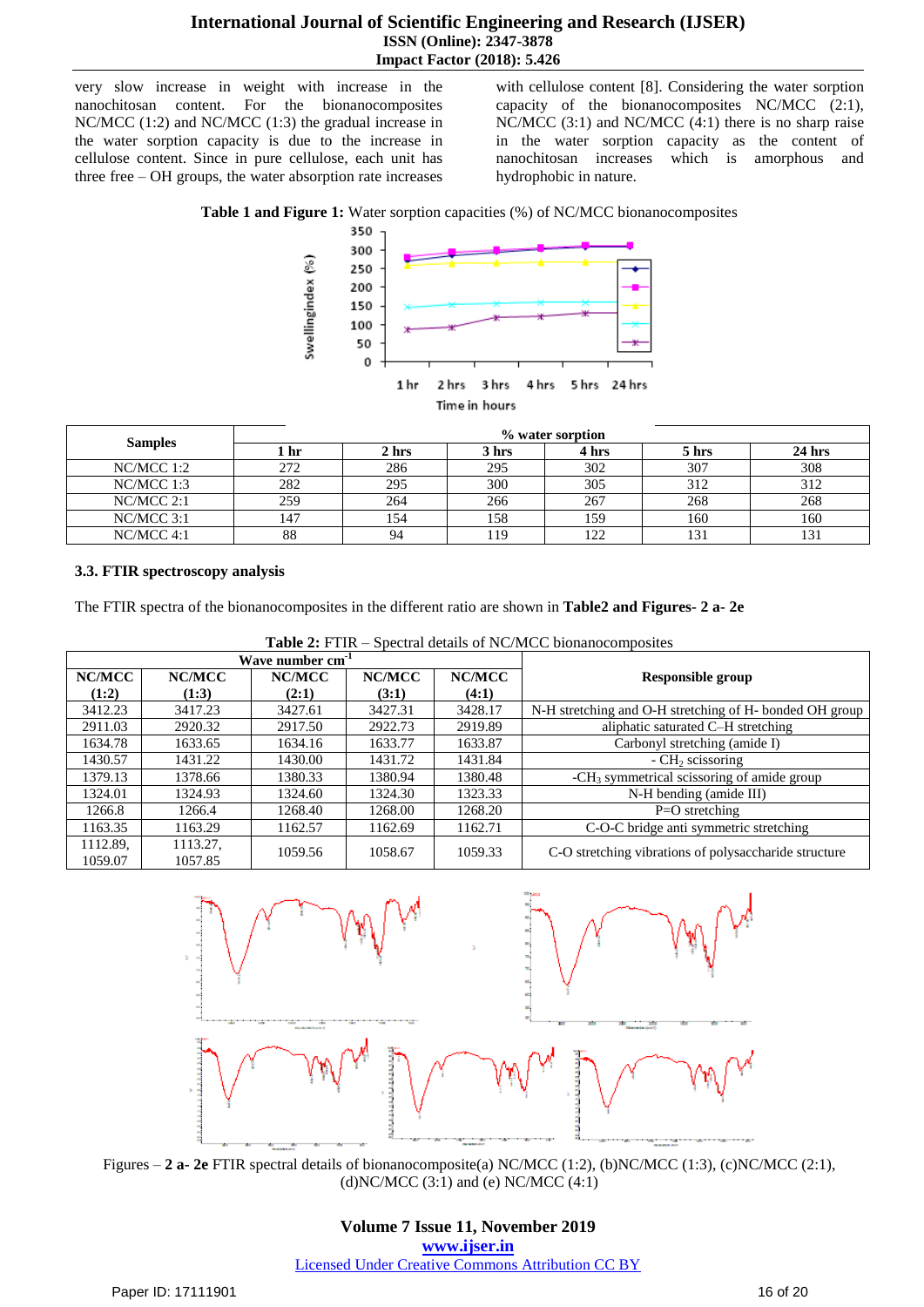## **International Journal of Scientific Engineering and Research (IJSER) ISSN (Online): 2347-3878 Impact Factor (2018): 5.426**

From **Table- 2 and Figures- 2 a- 2e**, the FTIR spectra of all bio nanocomposites show high intensity peak around  $3412$  -  $3428$  cm<sup>-1</sup> due to the N-H and O-H stretching vibration of chitosan [9] and which may be also due to the hydrogen bonded O-H stretching vibration of cellulose [7].

Comparing the FTIR spectra of nanochitosan and bionanocomposites, the appearance of sharp peak in the range 2911 - 2922  $cm^{-1}$  which is rather blunt in nanochitosan confirms the microcrystalline cellulose loading in the composite characteristic of C-H stretching vibration of cellulose [9]. The absorption band at around 1633 - 1634cm-1 in all the bionanocomposites is assigned to carbonyl stretching vibration of acetylated amino group (amide I) [11] of nanochitosan and at  $1430 - 1431$  cm<sup>-1</sup> characteristic band due to  $-CH_2$  scissoring [12].

The peak at 1378 - 1380 cm<sup>-1</sup> is assigned to the -CH<sub>3</sub> symmetrical deformation mode (scissoring) in amide group  $[13]$ ). The peak at 1323 - 1324 cm<sup>-1</sup> is characteristic of absorption of amide III [11]. The appearance of a new peak at  $1266 - 1268$  cm<sup>-1</sup> indicating P=O stretching [13] in all the bionanocomposites shows the strong interaction between the nanochitosan matrix and the microcrystalline cellulose reinforcement. The crystalline nature of the microcrystalline cellulose in the composite is further supported by the sharp peak at  $1430 - 1431$  cm<sup>-1</sup> [15].

The bands at  $1162 - 1163$  cm<sup>-1</sup> is assigned to the antisymmetric stretching of C-O-C bridge and at 1057 - 1059 cm<sup>-1</sup> is the C-O stretching vibration, characteristic peak of polysaccharide structure in chitosan [16]. Thus FTIR analysis confirms the successful development of the bionanocomposite.

#### **3.4. Crystallinity of bionanocomposites**

The XRD profiles of the bionanocomposites are given in **Table –3 and Figures – 3 a- 3e**

| <b>Table 3:</b> XRD details of the bionanocomposites |                  |                  |                  |      |  |
|------------------------------------------------------|------------------|------------------|------------------|------|--|
| <b>Samples</b>                                       |                  | 20 Values        |                  |      |  |
| NC/MCC 1:2                                           | $17.981^{\circ}$ | $22.597^{\circ}$ | $27.969^{\circ}$ | 31.0 |  |
| $NC/MCC$ 1:3                                         | $18.192^{\circ}$ | $22.653^{\circ}$ | $28.236^{\circ}$ | 31.4 |  |
| $NC/MCC$ 2:1                                         | $17.852^{\circ}$ | $22.294^{\circ}$ | $27.834^{\circ}$ | 31.5 |  |
| $NC/MCC$ 3:1                                         | $17.737^{\circ}$ | $22.483^{\circ}$ | $27.221^{\circ}$ | 31.4 |  |
| $NC/MCC$ 4:1                                         | $17.654^\circ$   | $22.111^{\circ}$ | $27.614^{\circ}$ | 28.3 |  |





From **Table-3 and Figures- – 3 a- 3e,** the XRD profiles of the bionanocomposites indicate an increase in the number of crystalline forms with three peaks at  $2\theta=17-18^{\circ}$ ,  $22^{\circ}$ and 27-28°. An intense peak at  $2\theta=22$ ° in all the bionanocomposite corresponding to (200) plane of cellulose I [17] confirms the strong adhesion of microcrystalline cellulose onto nanochitosan. The sharp peak at  $2\theta=17^{\circ}$ -18° is assigned to nanochitosan and also to (110) plane of cellulose I [17] and the third peak shifts from  $2\theta = 34^{\circ}$  observed in acid treated fiber to  $2\theta = 28^{\circ}$  thus supporting the formation of the composite.

The diffraction peaks of cellulose observed in all the bionanocomposite around  $2\theta = 22^\circ$  suggests the crystallinity of the composites increased because of highly crystalline reinforcement [9]. The crystallinity index (Ic) determined for the bionanocomposite maintained a high percentage of crystallinity around 31%.

#### **3.5. Thermal properties of bionanocomposites**

TGA thermograms of the bionanocomposites NC/MCC (1:2), NC/MCC (1:3), NC/MCC (2:1), NC/MCC (3:1) and NC/MCC  $(4:1)$  are shown in **Figures** – 4 **a**-4e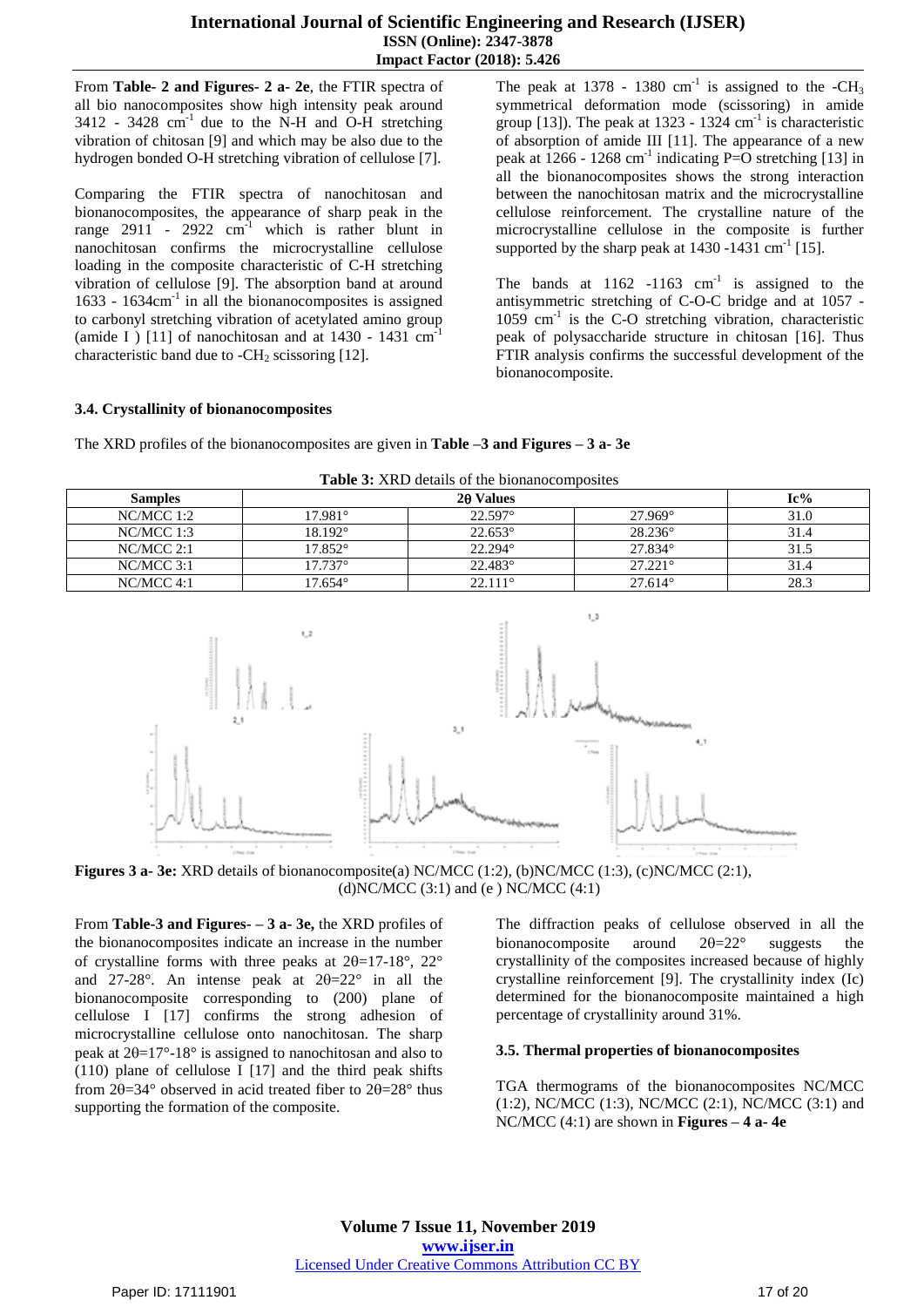## **International Journal of Scientific Engineering and Research (IJSER) ISSN (Online): 2347-3878 Impact Factor (2018): 5.426**



**Table 4:** Rate of decomposition percentage of bionanocomposite in the ratio 4:1, 3:1, 2:1, 1:2 and 1:3 and Figure-5

|             |                 | -0-- |     |     |     |
|-------------|-----------------|------|-----|-----|-----|
| Temperature | Decomposition % |      |     |     |     |
| $^{\circ}C$ | 4:1             | 3:1  | 2:1 | 1:2 | 1:3 |
| 100         | 14              |      | 8   |     |     |
| 200         | 20              | 14   | 10  | 10  | 12  |
| 300         | 40              | 28   | 30  | 30  | 33  |
| 400         | 93              | 70   | 75  | 72  | 68  |
| 500         | 100             | 80   | 88  | 90  | 83  |
| 600         |                 | 85   | 100 | 100 | 90  |
| 700         |                 | 90   |     |     | 95  |
| 800         |                 | 92   |     |     | 100 |



From **Table- 4 and Figures- 4a-4e,** the decomposition temperature between 335-355°C was attributed to the decomposition of cellulose [18] and also a 50% weight loss in all the bionanocomposites happened at 320-340°C. The thermal degradation of nanochitosan happens well

above 485°C almost in all composites. **Table-4 and Figure-5** confirms that the rate of decomposition percentage of all the bionanocomposites increases with increase in temperature in the range of  $> 400-800$ °C. This evidenced the enhanced thermal stability of the bionanocomposites. The thermal studies of nanochitosan reveals that the residual temperature was 800°C with a residue of 45.63% indicating the increased thermal property of the bionanocomposites by the incorporation of nanochitosan.

#### **Differential Scanning Calorimetry (DSC)**

Differential Scanning Calorimetry (DSC) is an analytical tool which helps to understand the thermal behavior and to determine the glass transition temperature of polymers, polymer blends and polymer composites.

The DSC curves of the bionanocomposites NC/MCC(1:2),  $NC/MCC(1:3)$ ,  $NC/MCC(2:1)$ ,  $NC/MCC(3:1)$ , and NC/MCC(4:1), are given below in **Table – 5 and Figures – 6a-6e.**

|  | Table 5: DSC Thermogram of the bionanocomposites |  |  |  |
|--|--------------------------------------------------|--|--|--|
|--|--------------------------------------------------|--|--|--|

| <b>Sample</b>     | Tg°c  | $Te^{\circ}c$ | $\mathbf{Tm}^{\circ}\mathbf{c}$ |      |  |  |
|-------------------|-------|---------------|---------------------------------|------|--|--|
| <b>NC/MCC 1:2</b> | 141.7 | 75.8          | 198.25                          | >300 |  |  |
| NC/MCC 1:3        | 135.2 | 70            | 191.95                          | >300 |  |  |
| $NC/MCC$ 2:1      | 145.6 | 73            | 198.04                          | >300 |  |  |
| $NC/MCC$ 3:1      | 145.6 | 70            | 200.55                          | >300 |  |  |
| NC/MCC 4:1        | 149.5 | 80            | 200.72                          | >300 |  |  |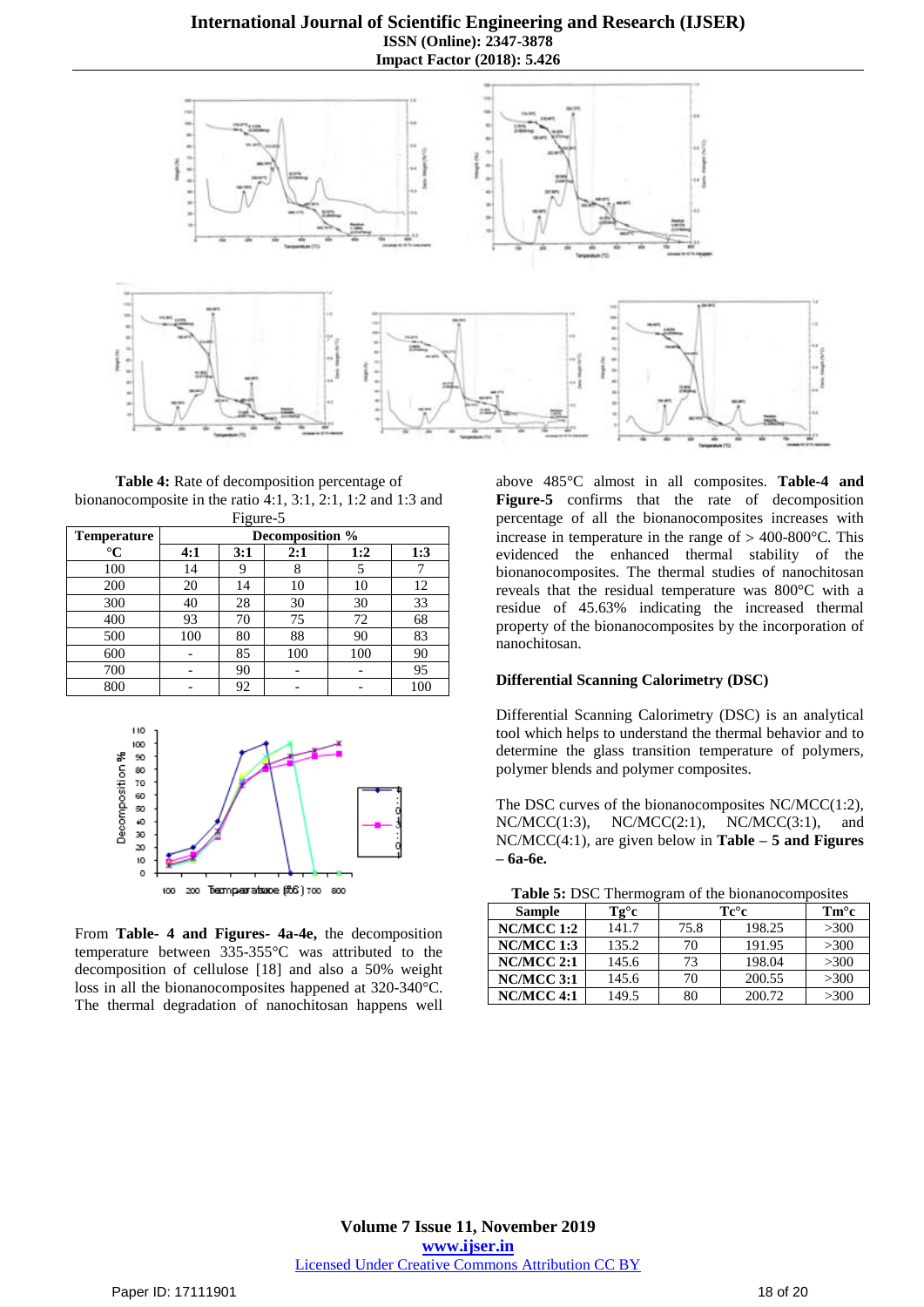## **International Journal of Scientific Engineering and Research (IJSER) ISSN (Online): 2347-3878 Impact Factor (2018): 5.426**



**Figures –6 a-6e:** DSC Thermogram of the bionanocomposite

**Table-5** shows that all the bionanocomposites had a single transition temperature. The appearance of single Tg confirm the formation of NC/MCC composites. Tg of NC/MCC (1:2), NC/MCC (1:3), NC/MCC (2:1), NC/MCC (3:1) and NC/MCC (4:1) are 141.7°C, 135.2°C, 145.6°C, 145.6°C and 149.5°C respectively. All the bionanocomposites showed the melting temperature above 300°C confirming the high thermal stability of the bionanocomposites.

Two endothermic peaks were observed for all the bionanocomposites. The first peak at 75.8°C, 70 °C, 73°C, 70 $^{\circ}$ C and 80  $^{\circ}$ C for NC/MCC (1:2), NC/MCC (1:3), NC/MCC (2:1), NC/MCC (3:1) and NC/MCC (4:1) respectively indicating the removal of absorbed moisture and the second endothermic peak at 189.25°C, 191.95°C, 198.04°C, 200.55°C and 200.72°C for the bionanocomposites showing the crystalline temperature.

The Tc increases with increase in nanochitosan content and the decomposition temperature of all the

bionanocomposites was found to be above 300°C since there is no exothermic peak up to 300°C.

#### **3.6. Scanning Electron Microscopic Analysis.**

The SEM micrographs of the bionanocomposites NC/MCC (1:2), NC/MCC (1:3), NC/MCC (2:1), NC/MCC (3:1) and NC/MCC (4:1) are shown below in **Figures – 7a-7e**

The scanning electron micrographs of the nanochitosan, microcellulose bionanocomposites 4:1, 3:1, 2:1, 1:3 and 1:2 **(Figures – 7a-7e),** the higher concentration of nanochitosan in 4:1 is clearly shown in the SEM image 7a.

All the figures show the rough and coarse nature of the surfaces of the composites showing the suitability of the composites for adsorption. The  $-NH<sub>2</sub>$  and  $-OH$  functional groups in chitosan and cellulose make the composite a suitable material for the adsorption of ionic pollutants such as heavy metals.



**Volume 7 Issue 11, November 2019 www.ijser.in** Licensed Under Creative Commons Attribution CC BY